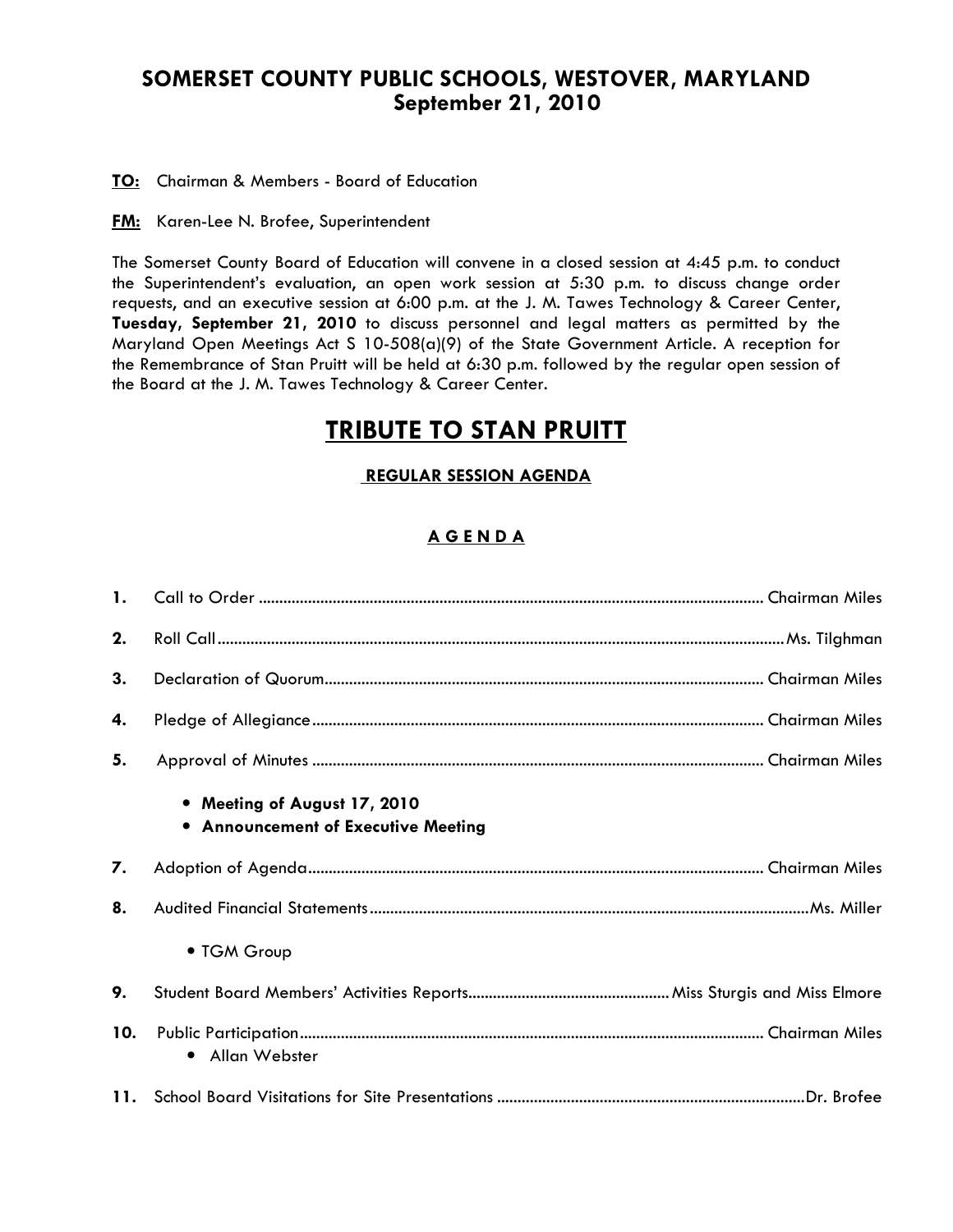#### 12. OLD BUSINESS

|     | А.                  | <b>Facilities</b>                                           |  |  |  |
|-----|---------------------|-------------------------------------------------------------|--|--|--|
|     |                     | (See Tab $12-A1$ )                                          |  |  |  |
|     |                     | (See Tab 12-A2)                                             |  |  |  |
|     |                     | <b>B. Human Resources</b>                                   |  |  |  |
|     |                     | <b>• Secondary Literacy Supervisor</b><br>$(See Tab 12-B1)$ |  |  |  |
|     | C.                  | <b>Policies</b>                                             |  |  |  |
|     |                     | (See Tab $12-C1$ )                                          |  |  |  |
|     |                     | (See Tab 12-C2)                                             |  |  |  |
|     |                     | (See Tab 12-C3)                                             |  |  |  |
|     |                     | (See Tab 12-C4)                                             |  |  |  |
|     | D.                  | (See Tab $12-D$ )                                           |  |  |  |
| 13. | <b>NEW BUSINESS</b> |                                                             |  |  |  |
|     | А.                  | Instruction                                                 |  |  |  |
|     |                     | and Race to Top Funding<br>Bloodsworth<br>(See Tab 13-A1    |  |  |  |
|     |                     | (See Tab 13-A2)                                             |  |  |  |
|     |                     | (See Tab 13-A3)                                             |  |  |  |
|     |                     | (See Tab 13-A4)                                             |  |  |  |
|     | В.                  | (See Tab 13-B)                                              |  |  |  |